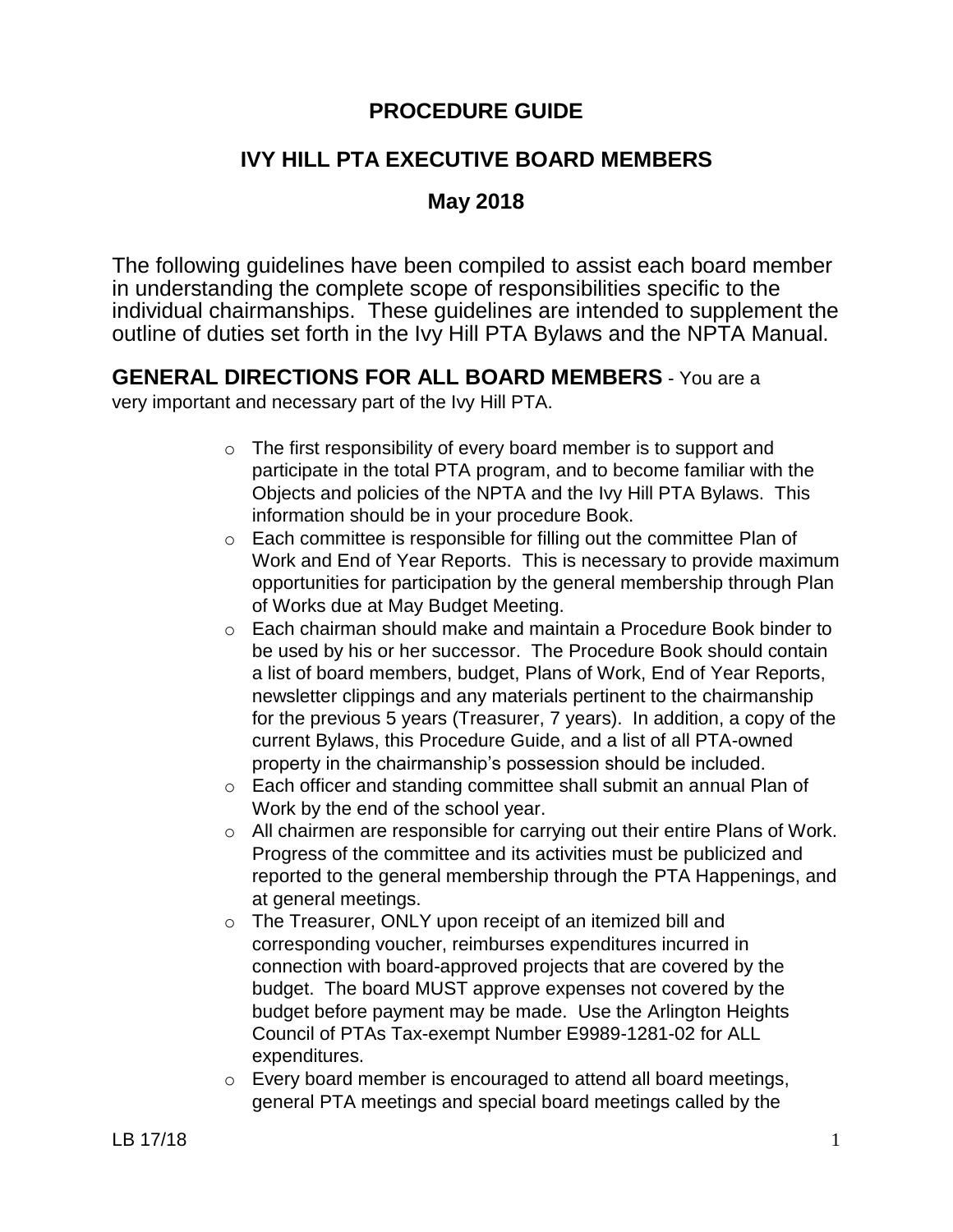Executive Committee, and at least one co-chair from each committee is required to attend each meeting as the representative for that committee. If absence is necessary, the President or Secretary must be notified.

- $\circ$  All Chairmen are required to complete commons set-up form and/or other facility requests prior to their respective events and give to custodian/office.
- o All committee chairpersons should display PTA banner and table runners at their respective events.
- **OFFICERS:** (In addition to the duties described in the unit Bylaws)

**President** (When a co-presidency exists, only one is permitted a vote.)

- $\circ$  Coordinate the activities of the officers and committees in pursuit of the objectives of this unit, the IPTA, and the NPTA.
- o Communicate to the board all pertinent information originated by the NPTA, IPTA, District Director, Arlington Heights Council of PTAs, and/or the Office of the Superintendent of School District 25.
- $\circ$  Cooperate with the office of the Principal to maintain a mutually beneficial relationship between the school and PTA.
- o Meet with Principal at the end of the school year to discuss the calendar for the upcoming school year.
- o Serve as liaison between all PTA Board members and the Principal. Disseminate all pertinent publications/news/email/bulletins to respective committees to help chairs fulfill their duties.
- o Fill board chairmanships by polling current members serving on the board, calling other PTA members who expressed an interest, and advertising available positions in email communications/online questionnaires and/or PTA Happenings.
- $\circ$  Ensure that all board members are properly equipped with the most recent revision of the PTA Procedure Guide, Bylaws and other publications to assist them in their work.
- o Prepare and distribute agenda for monthly board meetings and any general meetings.
- o Review all PTA Happenings submissions prior to distribution and before publication.
- o Call an executive meeting prior to the September board meeting in order to define goals and objectives for the coming year.
- o Call executive meetings on an as-needed basis . Other executive committee meetings may also be called at the discretion of the President.
- o Attend all monthly District 25 Presidents' meetings.
- o Maintain strict code of confidentiality.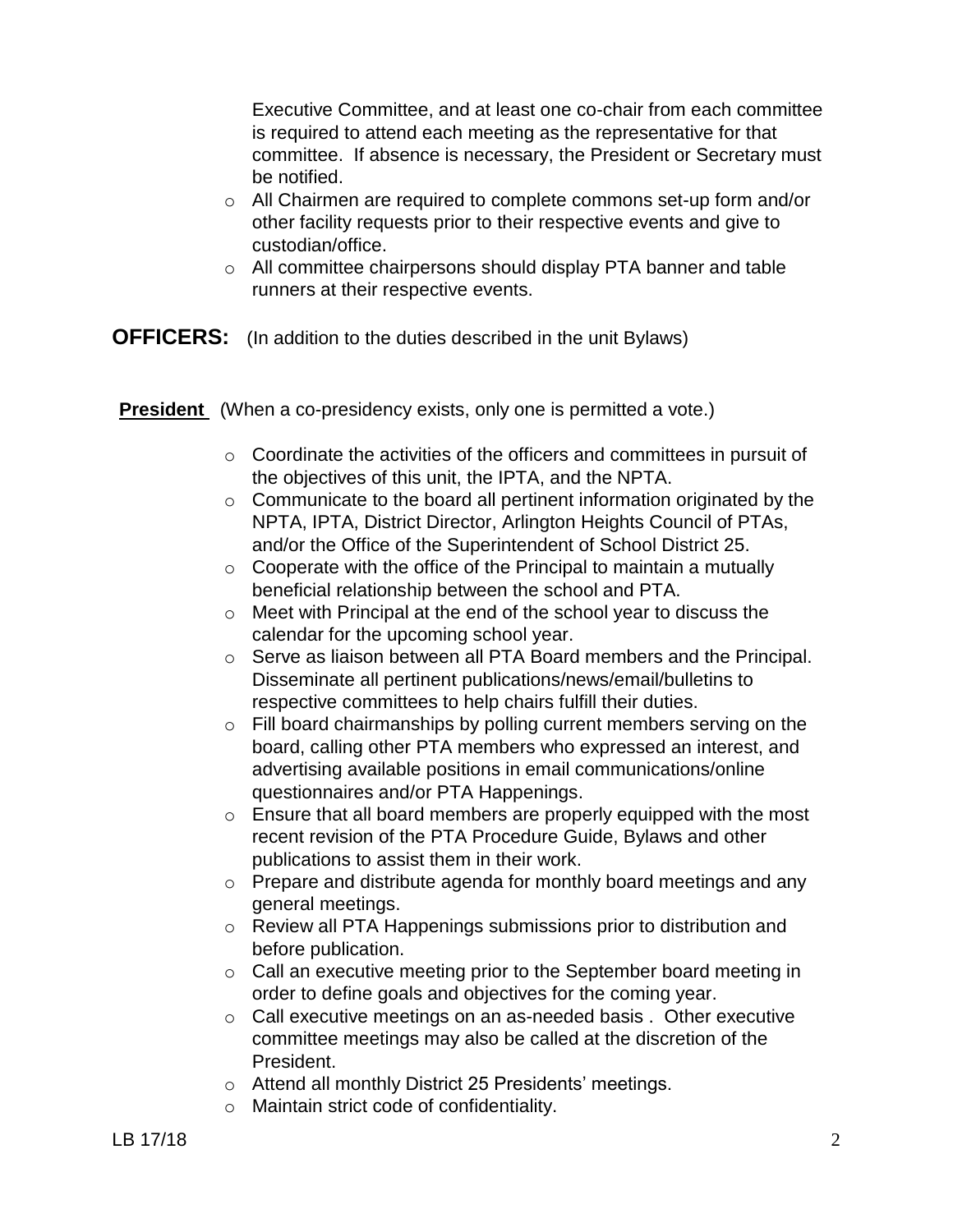## **1 st Vice President**

- o Attend all PTA meetings and, if necessary, chair PTA meetings or events that the President is unable to attend.
- o With the President(s), review the Procedure Guide.
- o Make copies of and distribute Bylaws and Procedure Guide to all committees at the first PTA meeting in September.
- o Amend Bylaws and Procedure Guide in alternating years.
- o Attend training meeting to update the bylaws properly.
- o Solicit input from current committee chairs and Executive Board members to update the Procedure Guide.
- o Distribute a copy of each to all officers and committee chairs for inclusion in their PTA binders. Encourage the board members to read their bylaws and procedure guide and use them to perform their chair duties.
- o Review calendar and contact committees with upcoming events to include information in the PTA Happenings, if not previously sent.
- $\circ$  Compile provided information from committees to include in the online PTA Happenings
- o Obtain approval/ changes from the Ivy Hill President(s).
- o Once approved committee information is collected, prepare a PTA Happenings "Quick View" sheet to be distributed by the Principal via email blast.
- o Review the Ivy Hill e-mail site to obtain any district information to be included in the PTA Happenings.
- o Attend any scheduled Executive Board meetings

## **2 nd Vice President (Volunteer Coordinator)**

- o Attend and chair, if necessary, any PTA meetings or events if both the President and 1<sup>st</sup> Vice President are not available.
- o Serve as "Volunteer Coordinator".
- o Develop "Volunteer online signup " for Presidents' approval and forward to Principal to send out via email blast. Distribute hard copies of volunteer sign-up at curriculum night.
- $\circ$  Using the volunteer sign-up sheets, create a master list of volunteers for each committee.
- o Coordinate with President all aspects of the Volunteer Recognition Event.
- o Keep a list of all volunteers (both teachers and committee chairmen) who have worked in any capacity during the year for use in determining recognition award recipients. Attend any scheduled Executive Board meetings.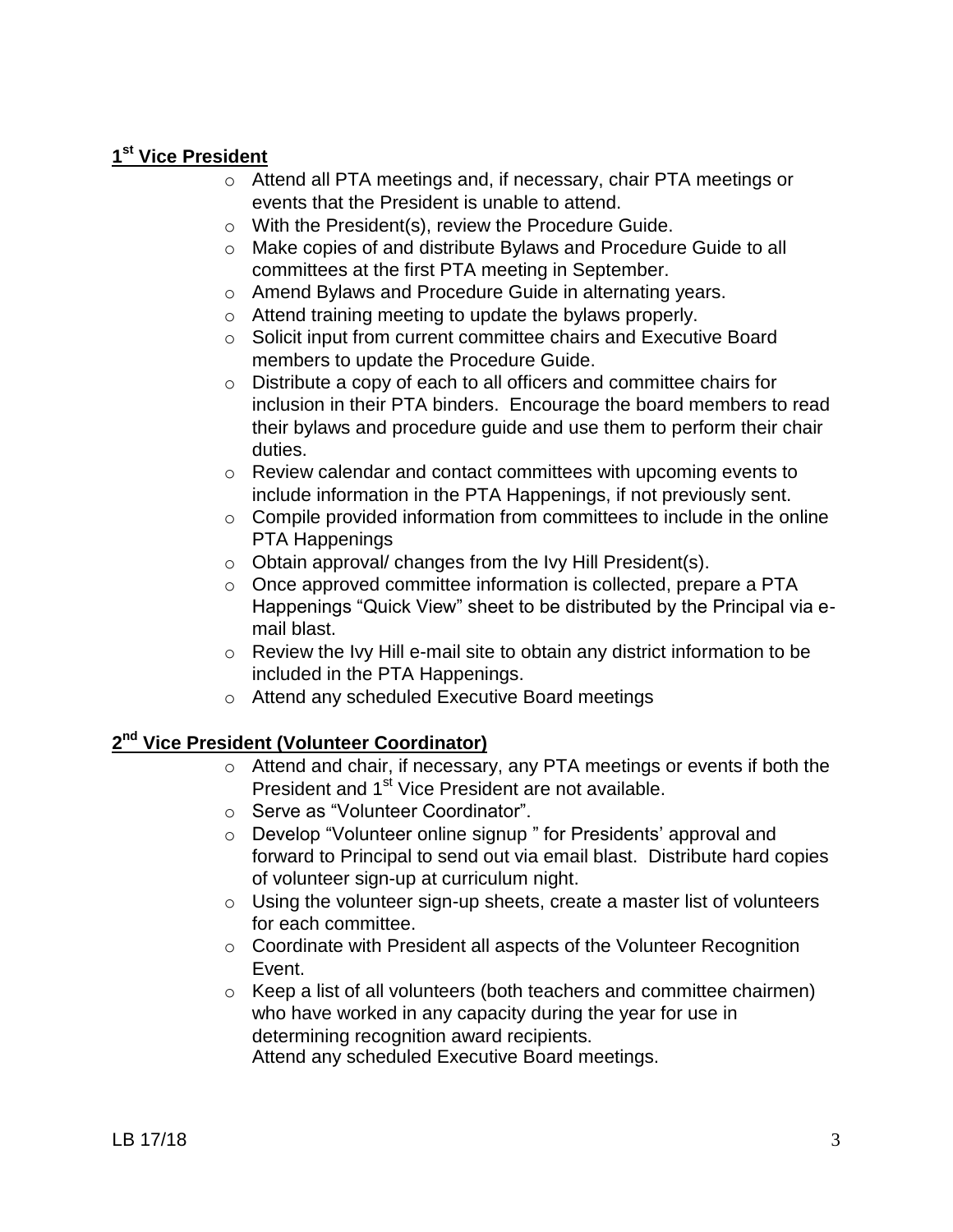## **3 rd Vice President/Ways and Means Chairman**

- $\overline{\circ}$  Attend and chair, if necessary, any PTA meetings or events if the President, 1<sup>st</sup> Vice President, and 2<sup>nd</sup> Vice President are not available.
- o Plan and carry out appropriate Board-approved projects necessary to supplement income from PTA membership to meet Ivy Hill PTA budget.
- o Submit dates of projects to Presidents by the May Board Meeting.
- o Submit a list of projects that require volunteers to the President by April for inclusion in the on-line form.
- o Act as liaison with respective fundraiser chairs and provide oversight.
- o Keep detailed records of revenue, expenditures and procedures followed for each project. Submit all financial records to the Treasurer for audit.
- o Deliver all monies received from projects to the Treasurer as soon as possible.
- o Attend any scheduled monthly executive board meetings

#### **Secretary**

- o Have the following available for reference at all meetings:
	- Copy of Unit Bylaws
	- **Procedure Guide**
	- **Minutes of previous meetings**
	- **PTA Calendar**
	- "Robert's Rules of Order, Revised"
- o Provide name tags or name cards for the May Joint board meeting.
- $\circ$  Provide name cards with board members' positions, which will be used for all board meetings.
- o Handle correspondence for the unit when designated by the board.
- o Handle all cards and gifts according to procedure guide. See "Policy for Gifts and Flowers" in the Procedure Guide (Page 20).
- o When applicable, in the spring, furnish State Convention Delegates with proper credentials, that the President receives and the Secretary signs.
- $\circ$  Take minutes of the board meetings. Forward a copy of the Presidentapproved meeting minutes to Webmaster to be posted on the Ivy Hill website.
- $\circ$  Establish an e-mail distribution list to remind each board member regarding the September meeting, and any other meetings at the request of the President. New board members should be contacted regarding the Spring Joint board meeting.
- o Maintain the document "What is Ivy Hill PTA," make copies and distribute periodically.
- o Collect and purchase gift for outgoing President(s).
- o Attend Executive Board meetings each month, prior to the general monthly meeting.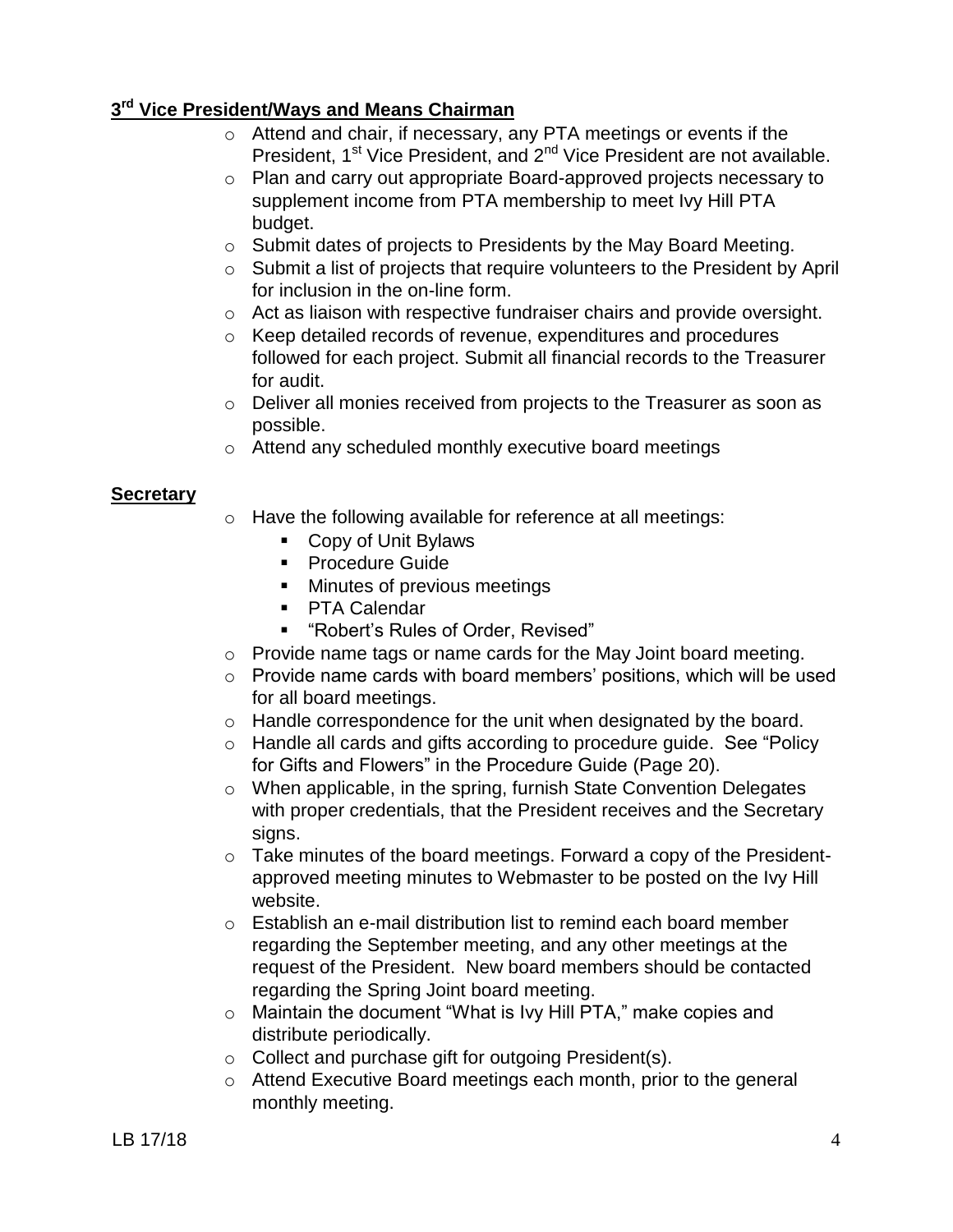#### **Treasurer**

- o Chair Budget Committee (See Page 19) and prepare budget to be presented at the September board meeting and the September general meeting.
- $\circ$  Prepare bank reconciliation and monthly financial activity. Submit to secretary to send out to PTA membership before each meeting with the agenda. Submit to Webmaster monthly. Bring one paper copy of each to PTA meetings.
- $\circ$  Pay out PTA funds upon receipt of a voucher signed by the President in accordance with the budget approved by membership.
- o Prepare and submit to the board a mid-year Treasurer's report at the February meeting.
- o Be responsible for counting and depositing money after all fundraising events, if possible, with the chair of that committee.
- o Forward scholarship contributions and dues to cooperative organizations at the appropriate time.
- o Create and chair the Excess Funds Committee by April.
- o End of Year Report and proposed budget to be posted outside school doors two weeks before first PTA meeting and presented in the PTA meeting. Submit to Webmaster to be posted on the Ivy Hill website. .
- o After budget approval submit to Webmaster to be posted on Ivy Hill website.

Prepare and submit IRS 990EZ Form – Return of Organization Exempt from Income Tax and the accompanying Schedule A by the  $15<sup>th</sup>$  day of the  $5<sup>th</sup>$  month after the end of the accounting period (November 15).

- o Prepare and submit a Form 1096 and 1099-Misc. for each individual you have paid in income in excess of \$600.00.
- o Attend scheduled Executive Board meetings each month,

## **STANDING COMMITTEES**

## **6-Hour Reading Club**

- o Obtain amusement park "Read to Succeed" promotional materials from Six Flags website (October/ November).
- o Conduct and promote the six hour reading program in February.
- o Register all teachers and students online prior to deadline (March 1).
- o Place a notice in a spring PTA Happenings notifying parents to look for the students' tickets.
- $\circ$  Distribute earned tickets to students via back pack mail before end of school year.

#### **ABC/25 Liaison**

- o Attend ABC/25 meetings.
- o Report to Ivy Hill PTA Board at monthly meetings.
- o Write blurbs for the PTA Happenings.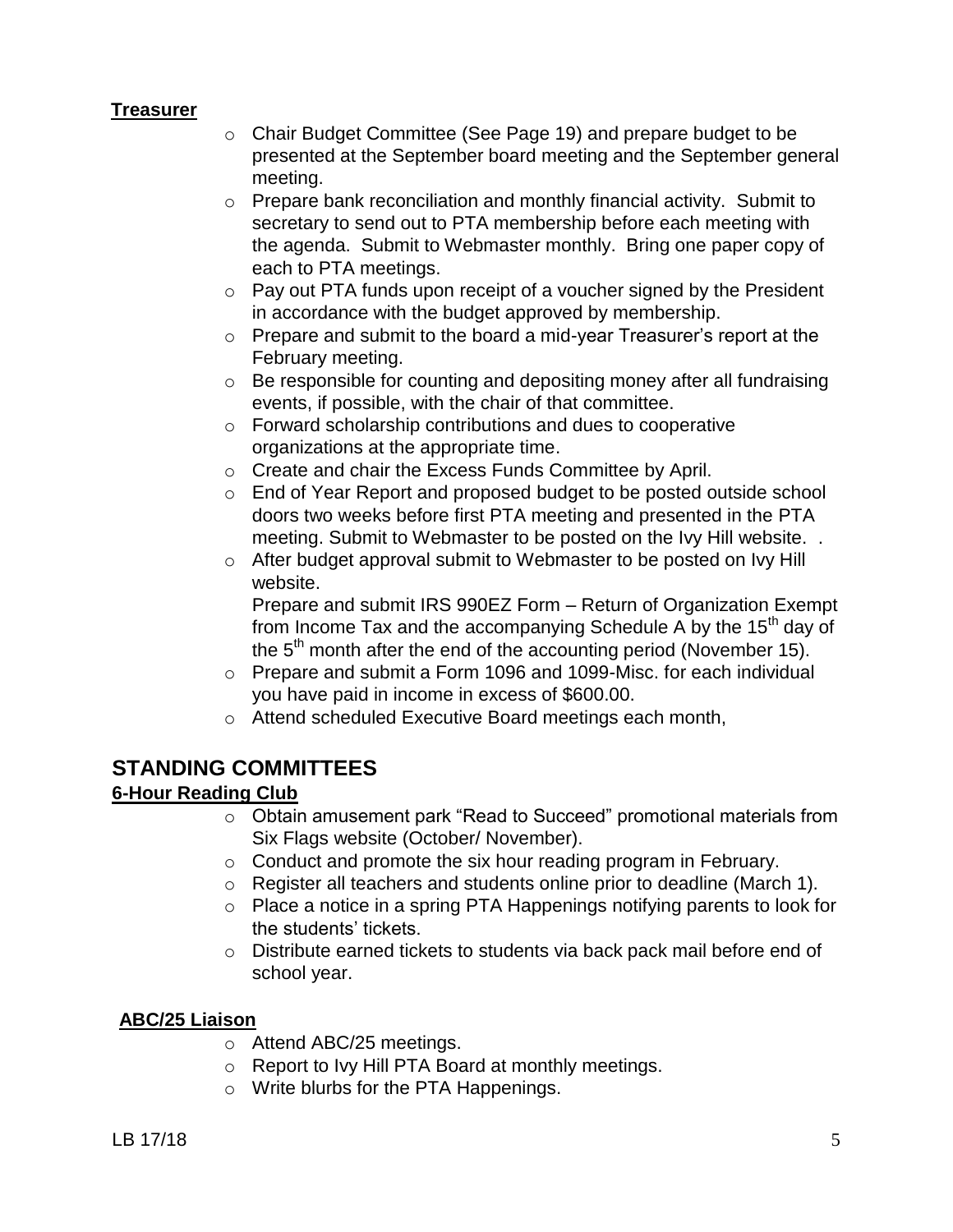- o Solicit new members with the ABC/25 membership drive.
- o Help ABC/25 with their fundraisers (Just Move it! Challenge).
- o Read all District 25 Grant Applications and note vote of approval.
- o Attend the Grant Reading Voting Night and give vote.
- o Assist Principal with the "In School Drawing" in early Spring.

## **A.C.E. It 25 (All Children Excel)**

A district wide council committee that focuses on supporting families of children with identified physical, behavioral, emotional, and intellectual needs.

- o Host networking events for parents and children.
- o Act as resource for PTAs across the district and help them understand accommodations children may need for PTA events.
- o Promote disability awareness and advocate for children with special needs.

## **Birthday Book Club**

- o Purchase books or solicit from publishers, keeping cost under or at \$2.50 per child.
- o "Like new" used books are accepted as donations or purchased at garage sales and used bookstores. Others are ordered through schoolbook companies such as Scholastic, (Coordinate with Book Fair Committee.
- o Stamp inside cover of each book with "PTA Birthday Book Cake" and write date inside back cover for inventory control.
- o Keep shelves well stocked with choices for nonreaders and beginners through advanced readers.
- o Ask school secretary to run lists of birthdays by month. Summer birthdays will be distributed the last two weeks of school..
- o Coordinate method of giving out books with the office staff.

## **Book Fair**

- o Work with and review all plans with the Ways and Means Vice President.
- $\circ$  Obtain volunteer list from 2nd Vice-President. Recruit volunteers if needed.
- o Secure and arrange Book Fair with Scholastic.
- $\circ$  Meet with committee 2-3 times prior to event to plan the event including the following: staple flyers, hang posters and create signup for teachers to bring their classes to preview day, assign volunteer times for the preview and book fair.
- o Meet with school administrators to plan logistics of event.
- o Publicize the event in the PTA Happenings, posters throughout school, and email blast via the Principal.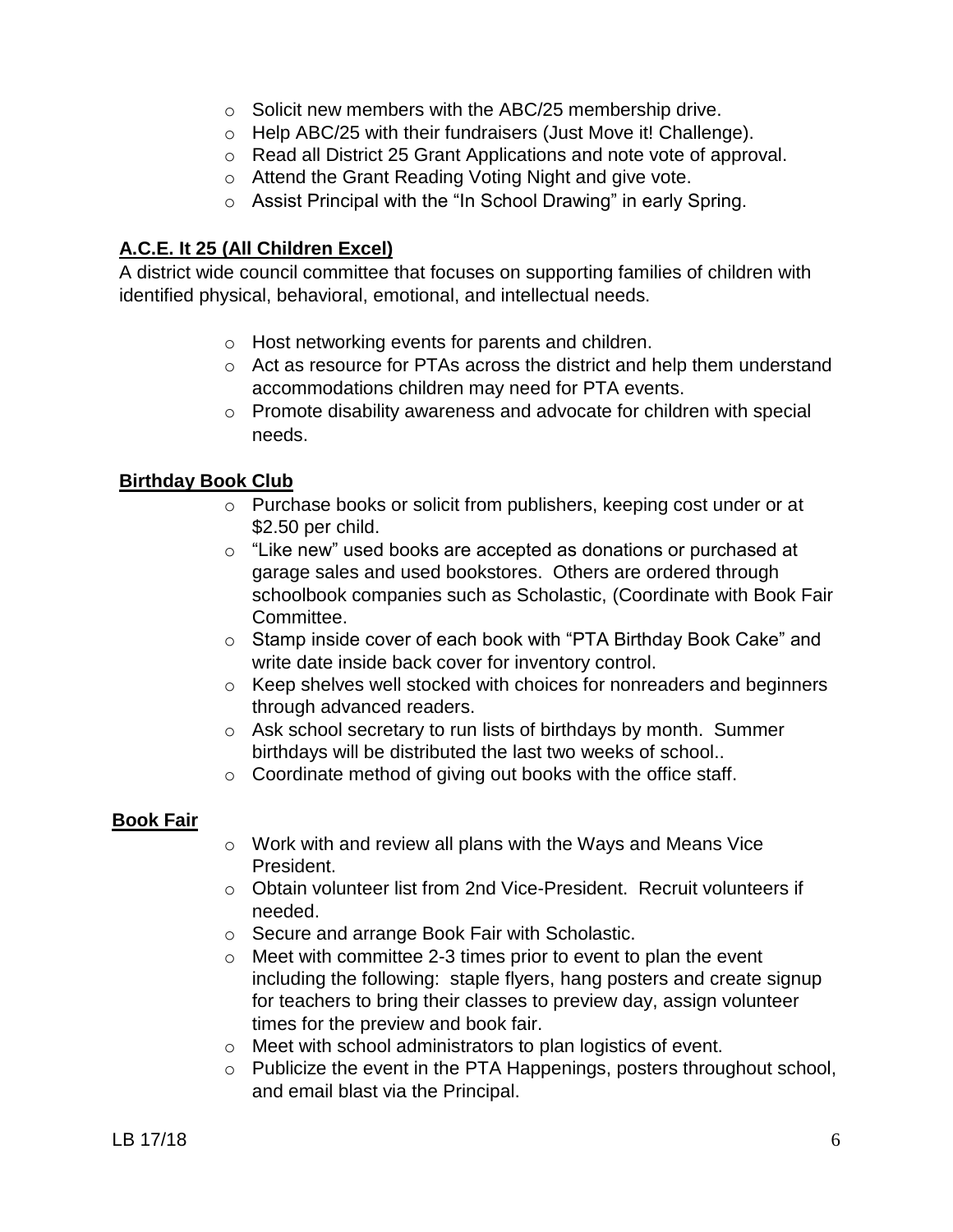- $\circ$  Plan and hold preview day(s) for students and staff.
- o Fill out Office Request Form to ensure school custodial staff is aware of any set-up or help needed.
- o Set up Book Fair.
- o Direct and supervise all procedures for the event, including but not limited to custodial service, volunteer help, set up, registers, cash boxes, etc.
- o Count proceeds with the treasurer.
- o Collect inventory and return merchandise to Scholastic if applicable.
- o Thank all volunteers for their efforts.
- o Review outcome and revise notes for Book Fair and give to next year's committee.
- o Display Ivy Hill PTA banner and table runners.

#### **Box Tops**

- o Collect General Mills "Box Tops" and process them to receive reimbursement.
- o Publicize the collection and its ongoing progress in the PTA Happenings.
- o Plan and implement incentives for student/class participation in the collection.

## **Chess Club**

- o Meet in late fall to decide the following:
	- Date/time of first Chess Club meeting. This is set by both Presidents and the Principal.
	- Chess Club is to take place on Mondays, starting the first or second week of February, running for six weeks, typically ending before Spring break. Chess play takes place in the gym during the two periods of lunch, 12:15 to 1:15.
	- **During the first scheduled day of play, an instructional video is** viewed. Set up projector to view video in the gym. Children that know how to place chess, can immediately begin play.
- o Develop flyer/signup sheet to advertise Chess Club and get it approved by the presidents.
- o Request volunteer list from the 2nd VP and send out request for volunteers via Signup Genius .
- o Get date, time, and flyer approval from PTA Board and Principal.
- o Distribute flyer via PTA Happenings.
- o Make copies of flyer for distribution to the teachers via the secretaries in the front office. Flyers are to be put in the teachers' mailboxes..
- $\circ$  Email teachers indicating which students from their class had signed up for Chess Club.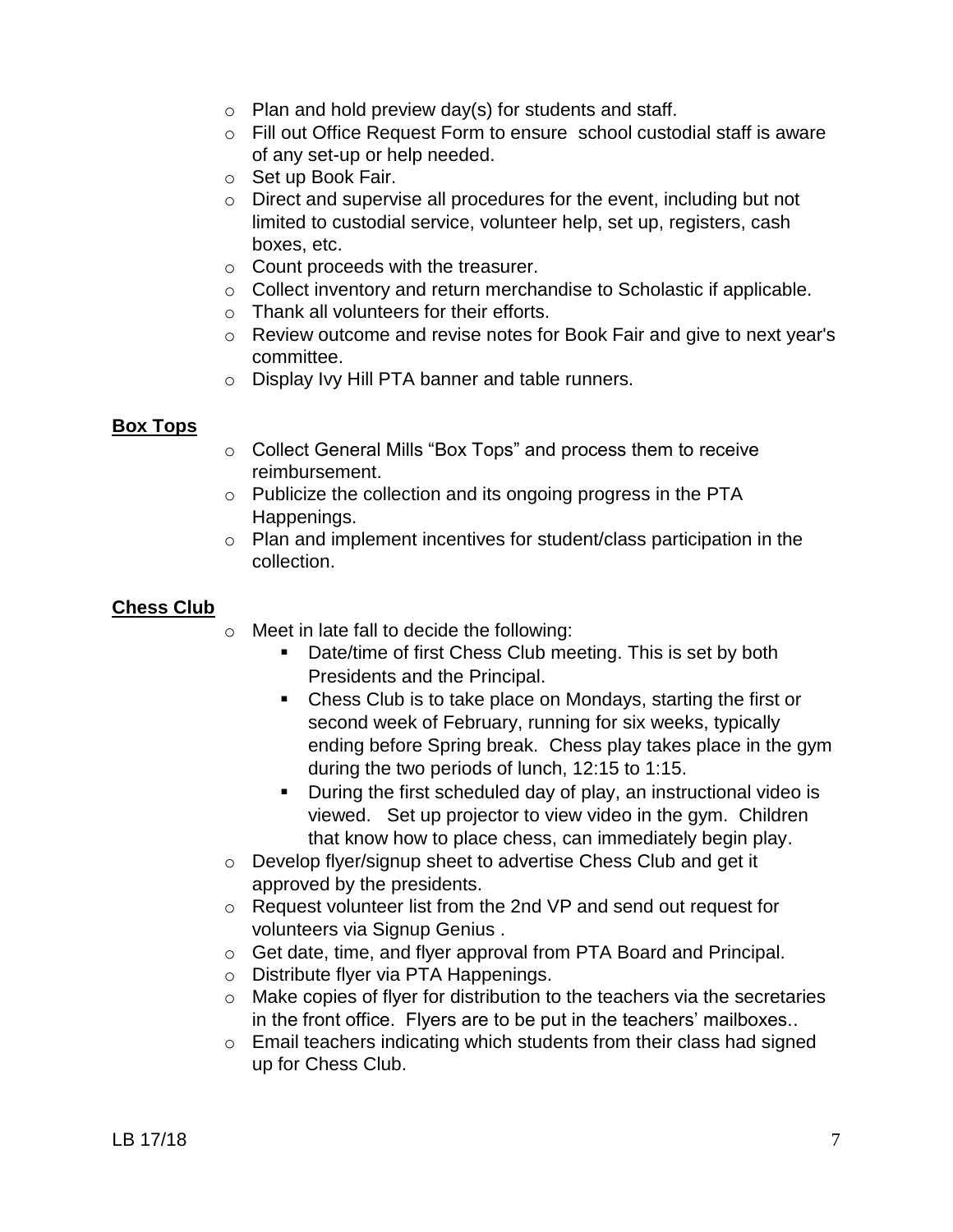- o Work with Principal to secure gymnasium space for the event. Organize parent volunteers. Ideally three or four volunteers per session It is preferable that at least one parent knows chess, but not 100% necessary.
- o Ensure that there are enough chess boards and pieces for the size of the group. If more supplies are needed, order supplies.
- o Be present at most Chess Club meetings to bring supplies to the needed rooms, chaperone the students during their chess games, and return chess supplies to the PTA closet after the session is over.

## **Community and Family Involvement**

- o Develop and implement activities/service projects that provide handson involvement and participation of the student body as a whole. A service project is defined as a program the students participate in to benefit the community. The projects are to be based on the following objectives:
	- Students are to experience a personal and direct involvement in all activity or service projects.
	- Activity and service projects should revolve around issues related to school and/or the community.
	- Activity and service projects shall be structured in a manner that allows the students to learn that their concern in the world around them, coupled with direct involvement, can and does make a difference in the way we live and feel about our self and others.
	- All programs shall be implemented in a way that does not disrupt the daily classroom routine.
- o All programs shall be approved by the Principal and the PTA President.
- $\circ$  Provide information to teachers on all aspects and details of programs.
- o Provide information to students via PTA Happenings with information of current program details.
- o Report to the PTA Board on the activities/service projects to be implemented by the committee and on the progress and results of said programs.
- o Submit articles to the PTA Happenings summarizing recent and current projects and outcomes.

## **Cultural Arts**

- o Emphasize the need for experiences in literature, art, music, and other forms of creative expression. .
- o Attend workshops or programs that preview Cultural Arts Programs.
- o Coordinate Assembly programs for students with Principal.
- o Publicize events in the PTA Happenings.
- o Send thank you cards to performers.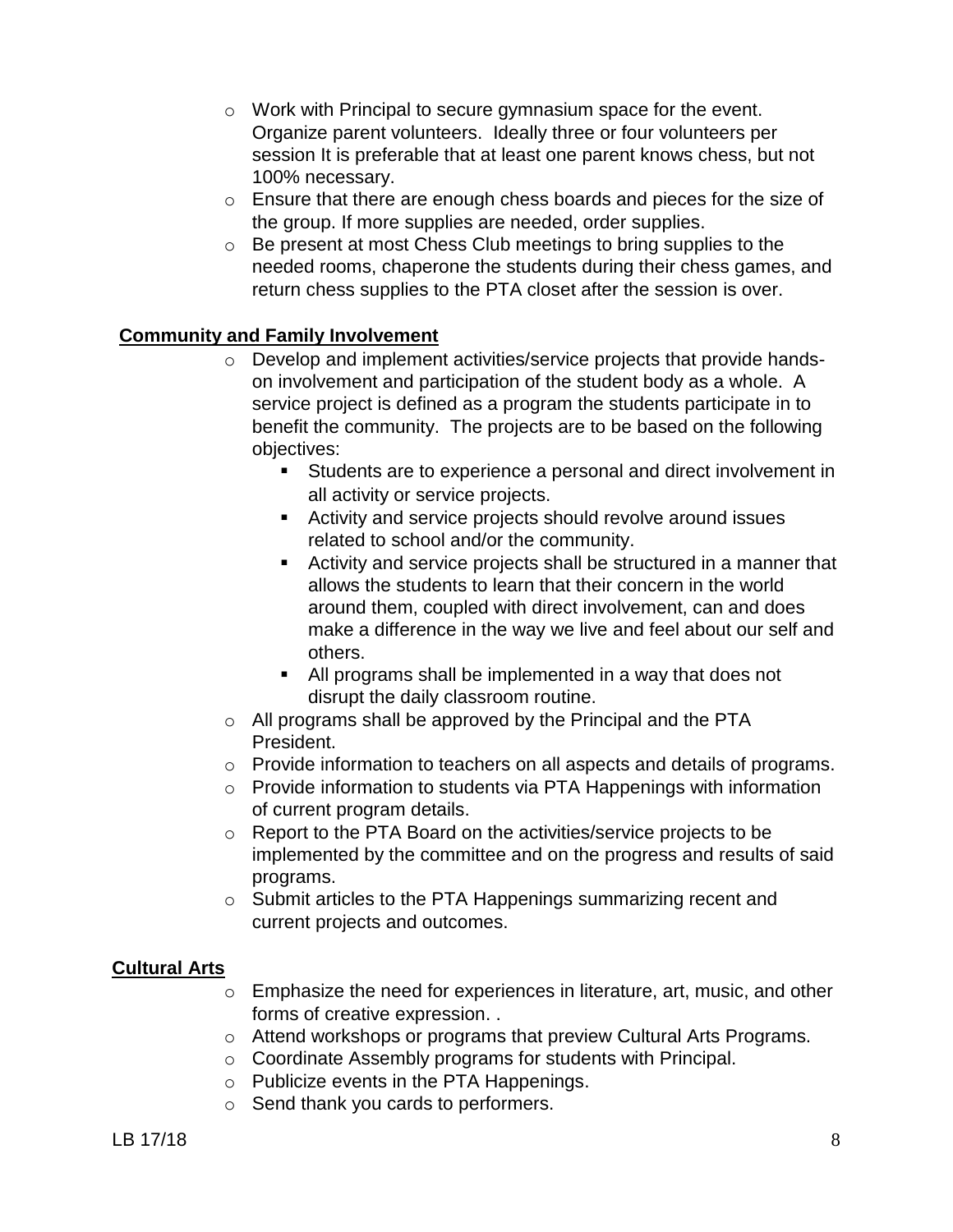### **Directory**

- $\circ$  In mid-August, obtain the following:
	- **Teacher and staff listing (from school secretary).**
	- Ivy Hill PTA Board listing (from PTA)
	- Class listings (from school secretary).
	- **Contact information for each student (from school secretary).**
	- Room representatives for all classes (from PTA Room Rep Chairs).
- $\circ$  Organize student information into Excel spreadsheet using Directory Spot template as a guide (you DO NOT need to transfer the information into their template) Use class lists to add grade and teacher to your data.
- o Create two additional tabs in your spreadsheet for STAFF and USERS. All Staff, PTA Executive Board and Committee Chairs are listed under staff. Users should only be parents and staff that have joined the PTA. Parents that joined as part of their student's registration will be noted on the information received from Membership.
- o Upload spread sheets to Directory Spot and send email to all PTA members notifying them that Directory Spot is available. Templates are available on the Directory Spot website.

## **Everybody Counts**

- o Recruit volunteers for each classroom by means of:
	- Obtain list of volunteers from 2<sup>nd</sup> Vice President in coordination with Room Reps
	- **PTA Happenings**
	- E-mails
- o Organize supplies, purchase new items as necessary.
- o In September, coordinate with Principal a schedule for presentations for the week of Everybody Counts to be held in October. The schedule should be approved by Principal and PTA President.
- o Distribute lesson plans to volunteers in a timely manner, possibly have an informal meeting to distribute plans, present an overview of the program, and answer any questions.
- o Provide information to teachers about the presentation in their classroom: an overview of the topic, the time frame, and the volunteer names.
- o Be available the week of Everybody Counts to assist in any classrooms if needed, to organize materials, and to oversee that the program is running smoothly.
- o At the conclusion of the week, organize all supplies and return them to the PTA room.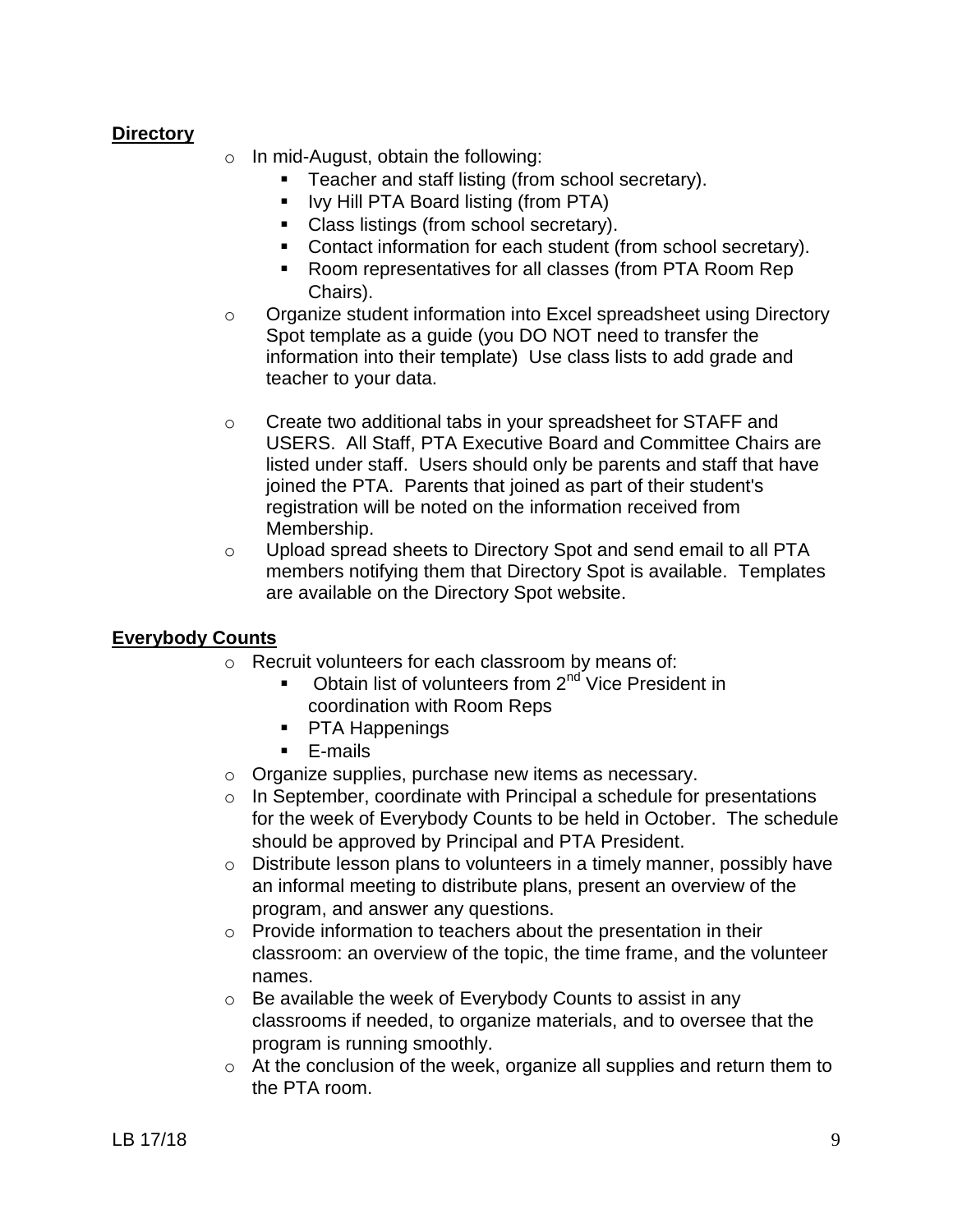#### **Field Day**

- o Discuss Field Day events and times with the P.E. teacher.
- o Contact volunteers from the volunteer list.
- o Coordinate volunteers needed for events in the morning and afternoon.
- o Buy and/ or solicit donations of snacks and supplies needed for Field Day. Paper goods may be obtained from Hospitality supply.
- o Keep records in binder of items and quantities used each year.
- $\circ$  On Field Day, have the custodian set up 2 tables and 2 garbage cans on the north side of the playground for the snack and drink stations. Supply coolers for Popsicles.
- o Have volunteers check in at least 15 minutes before events begin.
- o Explain the events and provide the rotation schedule to volunteers. Volunteers usually choose which event they would like to run. Generally, there are 2 volunteers per event.
- o The Custodian will assist with the tables and garbage.
- o Display Ivy Hill PTA banner and table runners.

#### **Fun Fair**

- o Work with and review all plans with the Ways and Means Vice President.
- o Confirm Date.
- o Secure contracts with Fun Fair vendor and DJ.
- o Secure photo booth.
- $\circ$  Assign committee members to particular areas: Kitchen volunteers, wrist bands, prize redemption.
- o Work with Fun Fair vendor to plan logistics of event.
- o Meet with school administrators to plan logistics of event.
- o Distributes flyers via PTA Happenings.
- o Contact volunteers via Sign-up Genius to run games, cakewalk and Bingo and donate baked goods, pop, and water.
- o Purchase food for concessions.
- o Secure, direct and supervise all volunteer help for event including setup, running games, food, prizes and clean-up.
- o Submit layout request to custodial staff.
- o Thank all volunteers for their efforts.
- o Debrief after event and keep records in a binder.
- o Make sure all receipts are turned in to treasurer.
- o Display Ivy Hill PTA banner and table runners.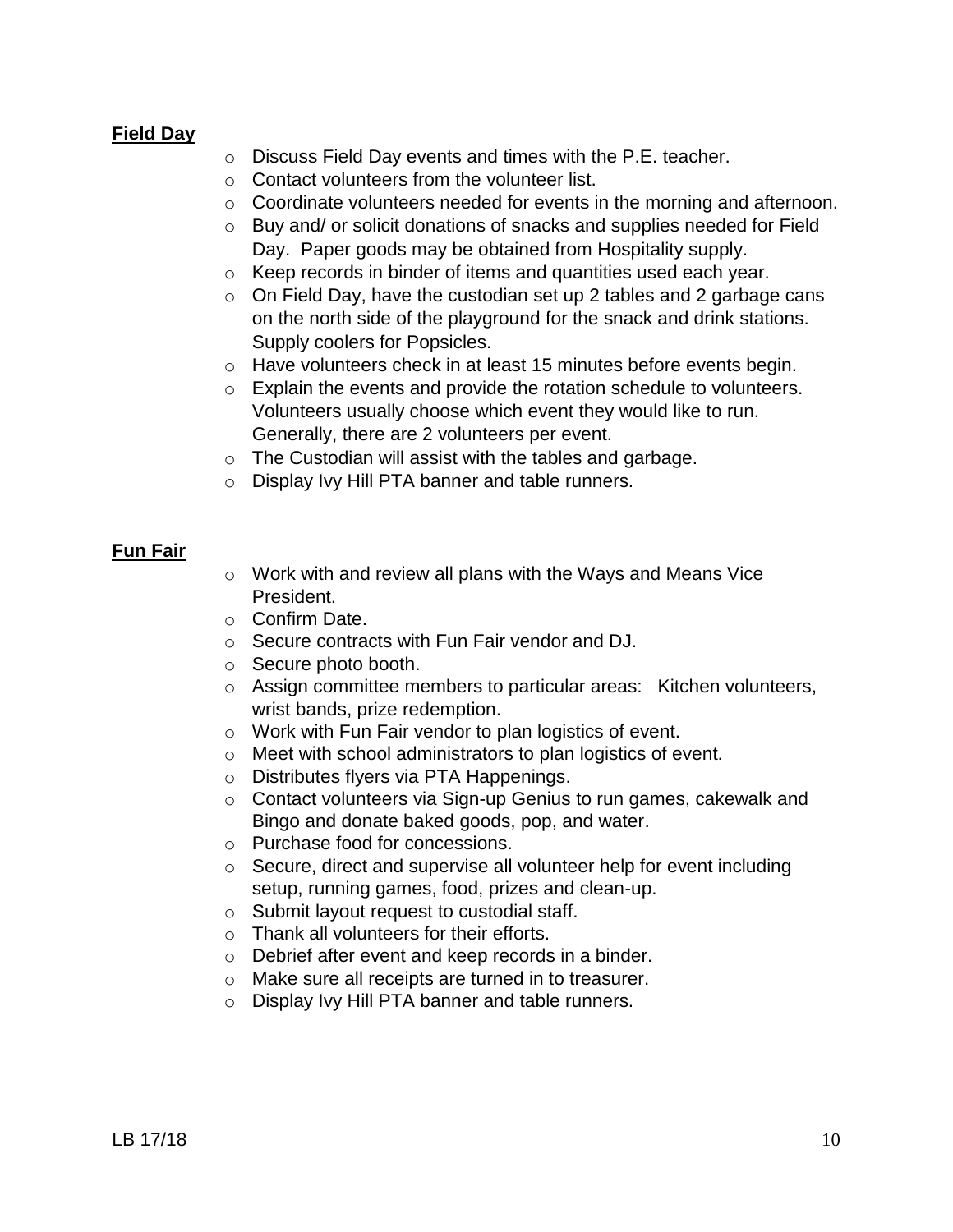### **Garden Committee**

- $\circ$  Book a date with Ivy Hill Admin to have a Garden tasting (assuming there is produce from previous year) during lunch in mid to late September.
- o Committee will need to have produce picked from garden and brought to office/food services beforehand.
- o Organize volunteers to help distribute vegetables/salsa to students during lunchtime hours.
- o Garden clean up.
- $\circ$  Organize volunteers to help clean up the garden plots and trim back the trees in surrounding area.
- o Bag old plants and tie up any branches.
- o Book a date with Ivy Hill Admin in mid to late May for Vegetable planting.
- o Get approval for garden plans.
- o Buy all plants and soil.
- o Provide planting instructions.
- o Garden area has a few shovels, tomato cages, markers (if you need more Art teacher is willing to have students paint if you provide shims/sticks). There is also a faucet (no hose) that the office has a water key to turn on. Watering cans are needed.
- o Care and Maintenance: During the school year the janitorial staff will water the garden.
- o Volunteers needed to water and care for garden over summer months.

## **Holiday Gift Shop**

- o Obtain volunteer list from 2nd Vice-President to recruit volunteers.
- o Act as liaison to Holiday Treasures for merchandise.
- o Publicize the event in the PTA Happenings and PTA Facebook page.
- o Submit layout request to custodial staff.
- o Direct and supervise all procedures for the event, including, but not limited to, custodial service, volunteer help, concessions, gift-wrap, cash boxes, gift inventory, etc.
- o Count proceeds with the treasurer.
- $\circ$  Collect inventory and return merchandise to Holiday Treasures after event concludes.
- o Store gift wrap and decorations for next year.
- o Thank all volunteers for their efforts.
- o Display Ivy Hill PTA banner and table runners.

## **Hospitality**

- o Provide refreshments for monthly PTA meetings.
- o Provide the refreshment set-up for other PTA sponsored activities as requested by the Board.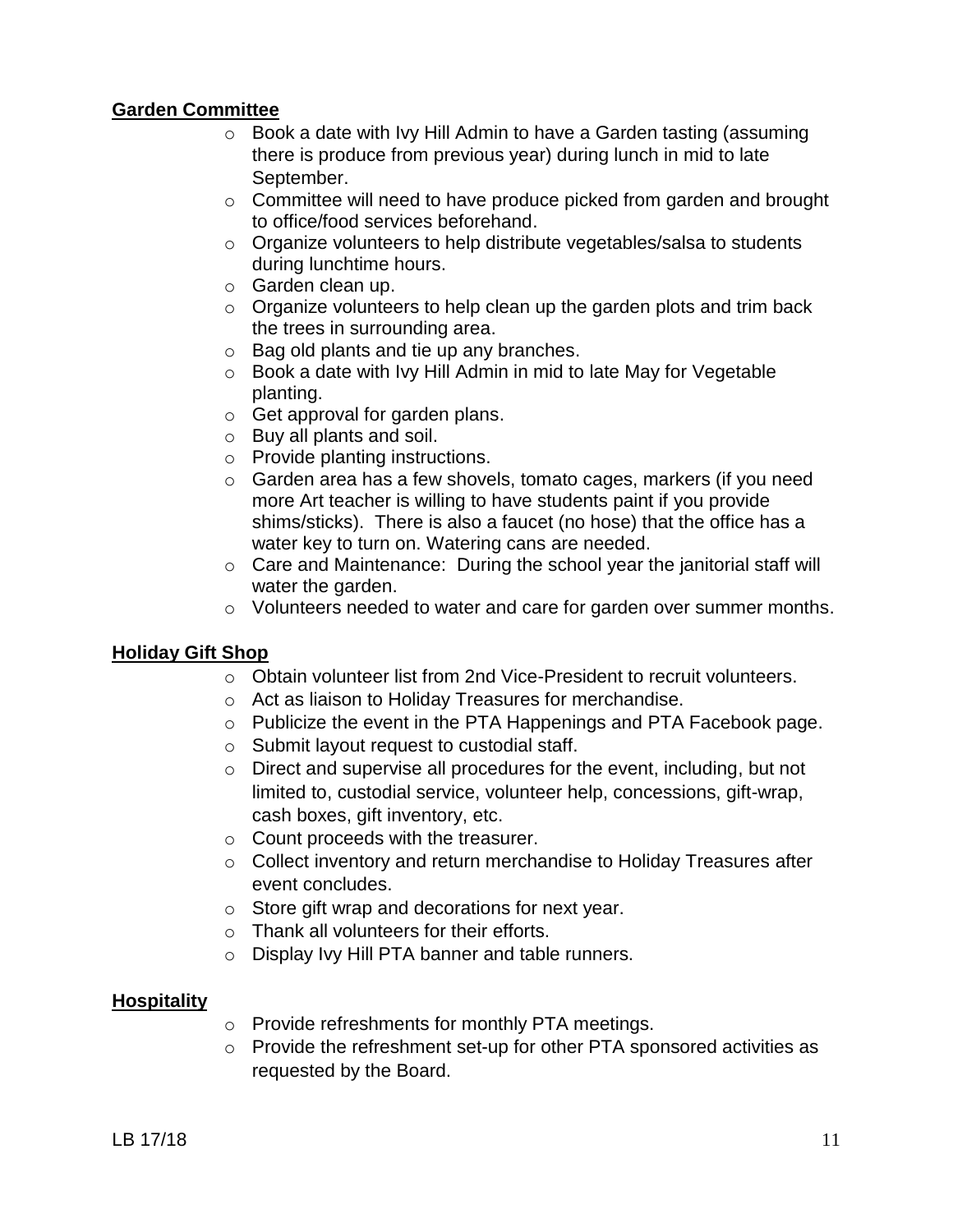- o Keep accurate records of amounts of food ordered, cost, source, and an estimate of the number served.
- $\circ$  Procure paper goods for use for the above-approved activities and for other committees to use.
- $\circ$  Cater dinner for all teachers and staff during the fall and spring evening conferences.
	- **Coordinate with Principal regarding location and time.**

## **Juvenile Protection**

.

- o Plan Red Ribbon Week activities for students and parents.
- o Arrange for the Fire trailer and Weather simulator to come to school. Coordinate with the A.H. Fire Department to arrange for dates.
- o Act as liaison with the Ivy Hill Principal, teachers and school committees, in an effort to protect the welfare of our students.
- o Attend monthly PTA board meetings. Report on status of Juvenile Protection Committee. Contribute to overall board meeting agenda.
- o Complete any other projects as assigned by the PTA President and/or Principal.
- $\circ$  Other duties may include the following if decided upon by the committee:
	- Keep abreast of current happenings on our environment/society and their effect on the welfare of our students.
	- Develop news articles, presentations, and flyers for distribution, with prior approval of the PTA President and the Principal, to students and families on the following and their effect on the welfare of our students:
		- Television/computer/radio monitoring Drug/alcohol/tobacco abuse
		- Video games
		- Child abduction (i.e. stranger danger programs)
		- Environmental safety (i.e. swimming, fires, vehicle restraints, playground manners)
		- Physical well being (i.e. high self esteem programs, eating well)
		- Any other topic affecting the welfare of our students.

## **Lunchtime Readers**

- o Select age-appropriate books in the fall for the winter program. Categorize books into  $3<sup>rd</sup>$ ,  $4<sup>th</sup>$ , and  $5<sup>th</sup>$  grade grouping. Use the librarian, teachers and other resources as references.
- o Print publicity announcements in the PTA Happenings in October.
- o Distribute program permission sheet with book selections to the students at the beginning of November.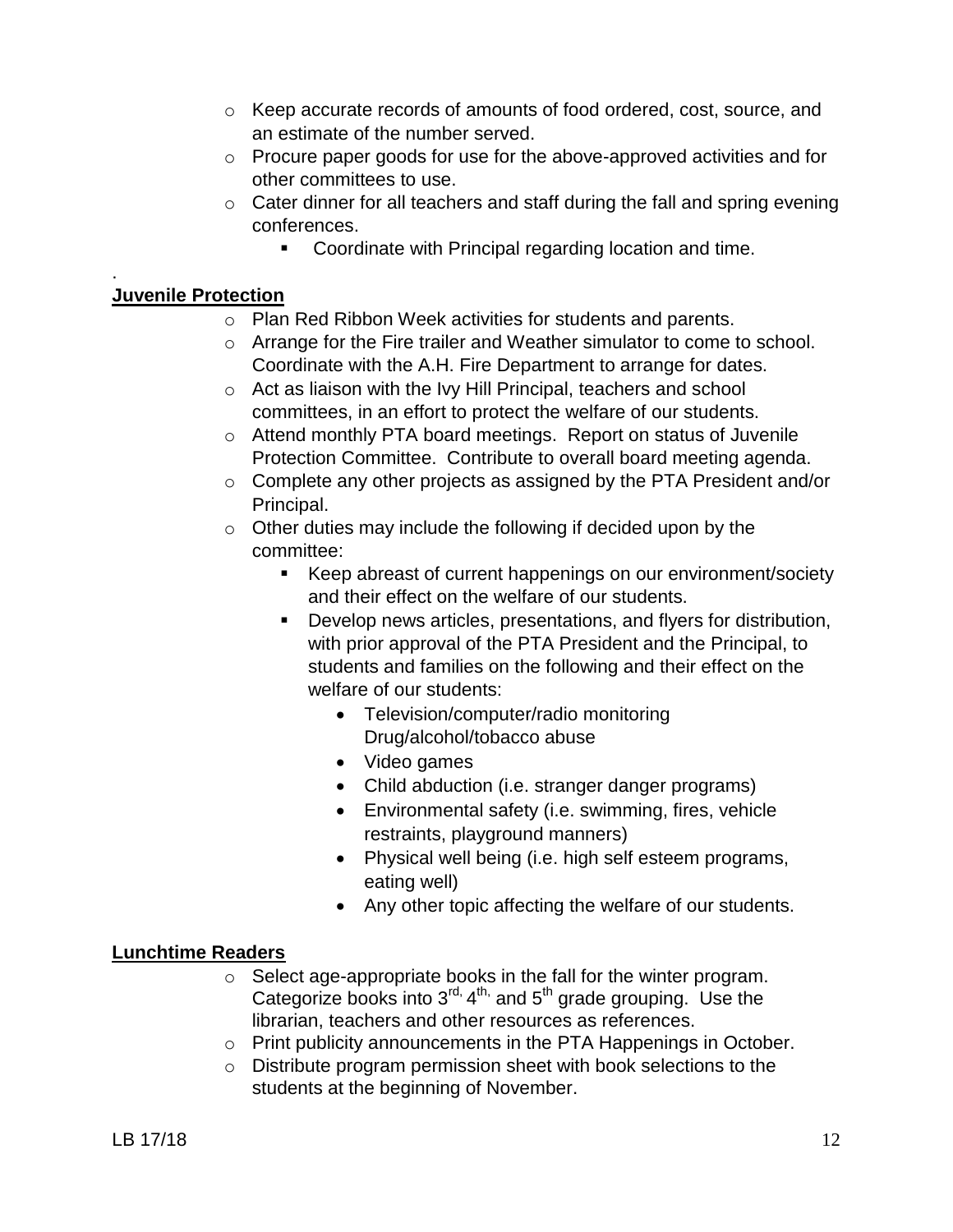- o Recruit parents to lead the group discussions via the program permission sheet and 2nd vice president.
- o Order all books and ensure that necessary materials and incentives have been purchased.
- o Work with Mrs. Polito and teachers to suggest and approve book choices.
- o Display the books and brief write-up of the books in the LMC for students to review in early November.
- $\circ$  Coordinate the availability of meeting places and days for the groups with the Principal and group leaders.
- o Host a meeting for the group leaders to distribute materials and offer ideas for facilitating groups.
- o Distribute the books to the students the week prior to the start of the program.
- $\circ$  Supply two incentives for each group throughout the six-week program.
- $\circ$  Provide an opportunity for participants to choose a free book of their choice purchased from the Arlington Heights Memorial Library book sale. If any funds are left over, one last incentive may be given for completing the program.

## **Membership**

- o Conduct active membership enrollment campaign including follow-up letters and a table at the Fall Open House.
- o Track on-line registrations sent on Info-Snap files from May through mid-August, so membership cards and calendars can be distributed to paid members during the first week of school.
- o Track Rev-Track files (used once Info-Snap is "turned off") of memberships and ensure that membership cards and calendars are distributed in a timely manner or during the first week of school from registrations over the summer. (Paper registrations are still accepted.)
- o Keep an accurate record of memberships and percentages of individuals, teachers and families. Send reports to the Council Membership Chairman and the Treasurer by Oct. 1 and March 1 to qualify for State Awards.
- o Keep an accurate record of each member's name and PTA membership card number and give this information, together with all unused cards, to the Illinois PTA by June 30th.
- o Continue to follow up and enroll new members (particularly new families) until Illinois PTA membership cutoff date.
- o Provide an ample supply of calendars to the Secretary with a paid check-off list and envelope for teachers. The Secretary receives one complementary calendar for office use.
- o Send reminder letters to join and "thank you" letters to those that join.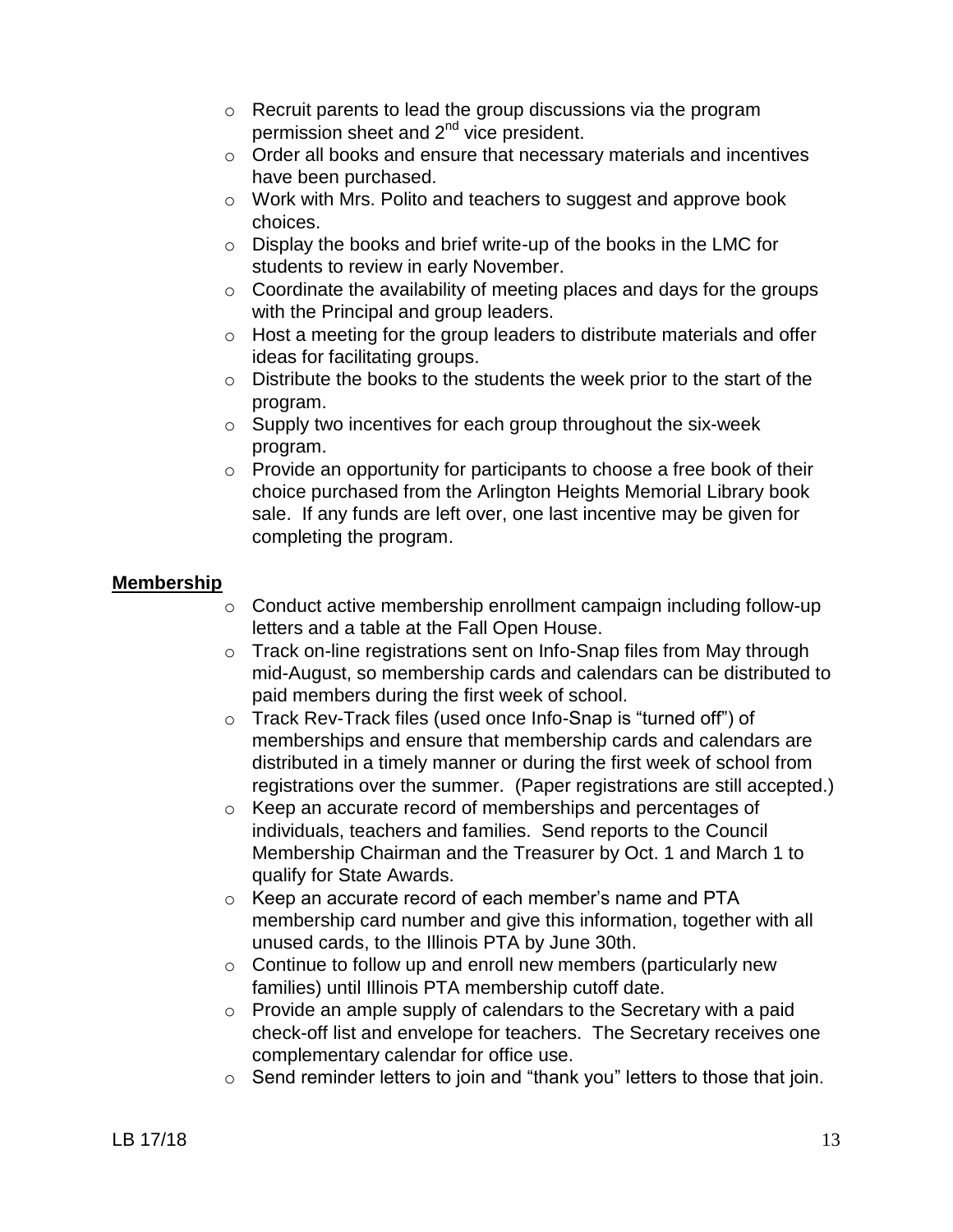#### **Movie Night**

- o Provide Principal with movie options for movie night for approval.
- o Students vote on movie for movie night. The Principal will coordinate the voting and will advise committee of the voting results.
- o Create flyer/permission slip and get both Presidents' approval before sending out. Advertise for movie night in the PTA Happenings
- o Make copies of the permission slip for each grade attending in the teacher's lounge. Class listings are on display on the wall near the copier to assist in making the correct amount of copies per teacher classroom.
- $\circ$  Check Movie Night Box in the office for permission slips. Create an alphabetical list of attendees for easy sign-in and sign-out.
- o Obtain donated or ordered popcorn for Movie Night. CMX Theater in downtown Arlington Heights has donated popcorn in the past. Contact them.
- o Solicit for donations: Water, fruit snacks. If these items are not donated, purchase from Costco.
- o Submit commons area layout desired (Plan Form) to the office.
- o Contact volunteers for Movie Night via Signup Genius.
- o Confirm volunteers for evening:
	- **Arrange for set-up time; six needed.**
	- **Arrange for sign-in time; six needed,**
	- **F** Arrange for sign-out time; six needed.
	- Arrange for two volunteers to take photographs of Movie Night for Yearbook.
	- Arrange for 12 supervisors to chaperone the movie.
- $\circ$  Obtain and test run the movie and equipment an hour prior to the event.
- o Volunteers should arrive 15 minutes prior to start time.
- o Check students in and out.
- o Clean up.
- o Display Ivy Hill PTA banner and table runners.

#### **Yearbook**

- o Schedule and oversee Picture Day and Picture Retakes, distribute order forms and pictures when received.
- o Take pictures of events when possible. Upload all of these pictures to the yearbook website.
- o Send email reminders to each committee asking them to seek out their own volunteers to take pictures of their event and then submit to the yearbook website. Yearbook committee members try to attend most events but they can't guarantee to attend every single event.
- o Take pictures of new students, students and staff that missed picture day, 5th graders in shirts, safety patrol, and student council.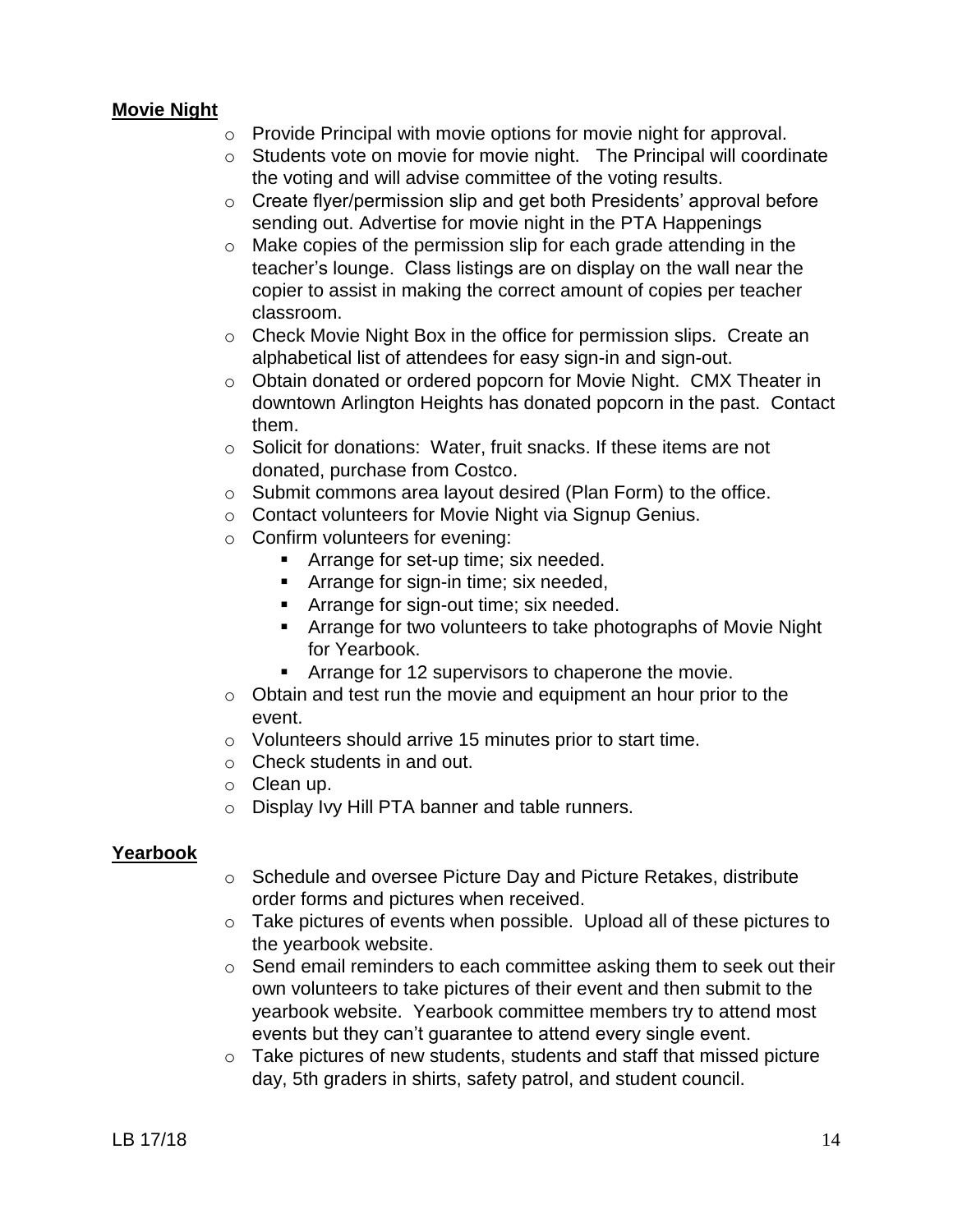- o Reach out to parents, teachers, committees, group leaders to get pictures of events that are lacking in submissions.
- o Organize all pictures that are submitted to the website.
- o Organize and create all yearbook pages, review, proofread, submit yearbook to yearbook vendor for final print.
- o Submit messages to PTA Happenings encouraging parents to submit pictures from events, picture day, picture retakes, yearbook order deadlines, deadline for photo submissions.
- $\circ$  Communicate with the yearbook vendor, get contract made, signed, coordinate order, design cover, number of pages.
- o Estimate cost of yearbook and number of yearbooks expected to sell.
- o Distribute order forms for yearbook (students and teachers), collect money, develop spreadsheet of orders, monitor online orders, finalize orders, and request payment be sent to yearbook vendor from PTA treasurer.
- o Organize and distribute yearbooks to students and staff.

#### **Reflections**

- $\circ$  Attend all meetings related to the Reflections program, including the PTA District 37 Reflections/ Scholarship Program if a student from Ivy Hill is a winner and an informational meeting in August.
- o Present theme and rules to students and staff.
- o Publicize the Reflections program.
- o Prepare all entries for judging.
- o Coordinate first round of judging to choose entries which will continue to Council level.
- o Display all entries in Commons at school before sending off to the Council level. Publicize a list of all participants and/or winners in the PTA Happenings.
- o Display all entries at District 25 Arlington Heights Cultural Arts Fair (March or April).
- o Coordinate with Council Chair to submit entries to Council level, track their progress, and ensure return of all the projects to Ivy Hill.
- o Present a Participation Ribbon and Certificate to all participating students (in spring).
- o Recognize participants by providing a special dessert treat to them during lunch period (in spring).
- o Ensure that all projects are returned to students after all judging and displays are completed (in spring).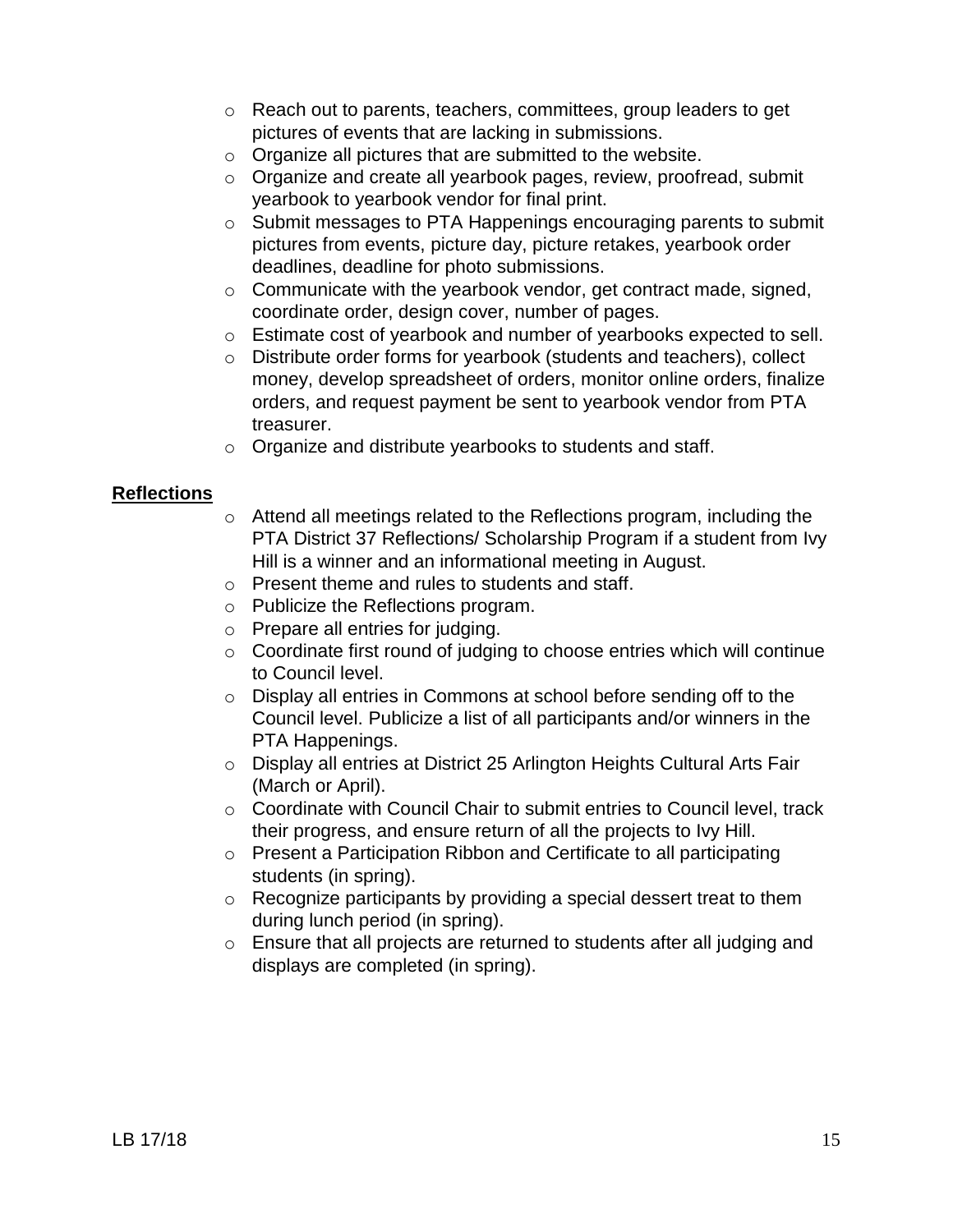## **Room Representatives**

- o Distribute signup sheet to all families to recruit volunteers for room representatives for each classroom. This sheet also asks for an optional donation. Collect donations and give to treasurer (treasurer will distribute funds to lead room reps and to teacher appreciation committee).
	- **Assign room representatives for each class.**
	- **Each classroom needs to determine a lead room representative** (communication done via email). This lead room representative will be the room representatives' committee point of contact.
- o Prepare Room Rep information packets to distribute to lead room representative (via backpack mail).
- $\circ$  Inform each Room Rep that duties will include contacting parents in their child's class as necessary:
	- Planning class parties
	- **Coordinating classroom help.**
	- **Coordinating chaperones for field trips**
- o Provide the Directory Chairman and PTA president with the names and telephone numbers of Room Reps by class.
- $\circ$  Provide front office with a complete list of volunteers (max of 5 volunteers per classroom) prior to each party. (Halloween and Valentine's Day)
- o Write a blurb for the last PTA Happenings thanking the Room Reps and listing their names.

## **Running Club**

- o Identify dates for fall and spring Running Club and secure approval from PTA President(s) and Principal.
- o Update permission slip (including volunteer section) and distribute via PTA Happenings.
- o Attain volunteer list from 2nd Vice President (Volunteer Coordinator). .
- $\circ$  Contact volunteers to confirm participation and assign duties. Running experience or participation is not required. Volunteers are needed to check students in/out, lead students in stretching, run with students, and supervise street crossings and running route.
- $\circ$  On the day of Running Club:
	- **Post directional signs on running route.**
	- Have permission slips on hand in the event you need to contact a parent
	- Confirm volunteer assignments
	- Check students in/out
	- **Lead students in stretching routine**
	- **Instruct students in running route**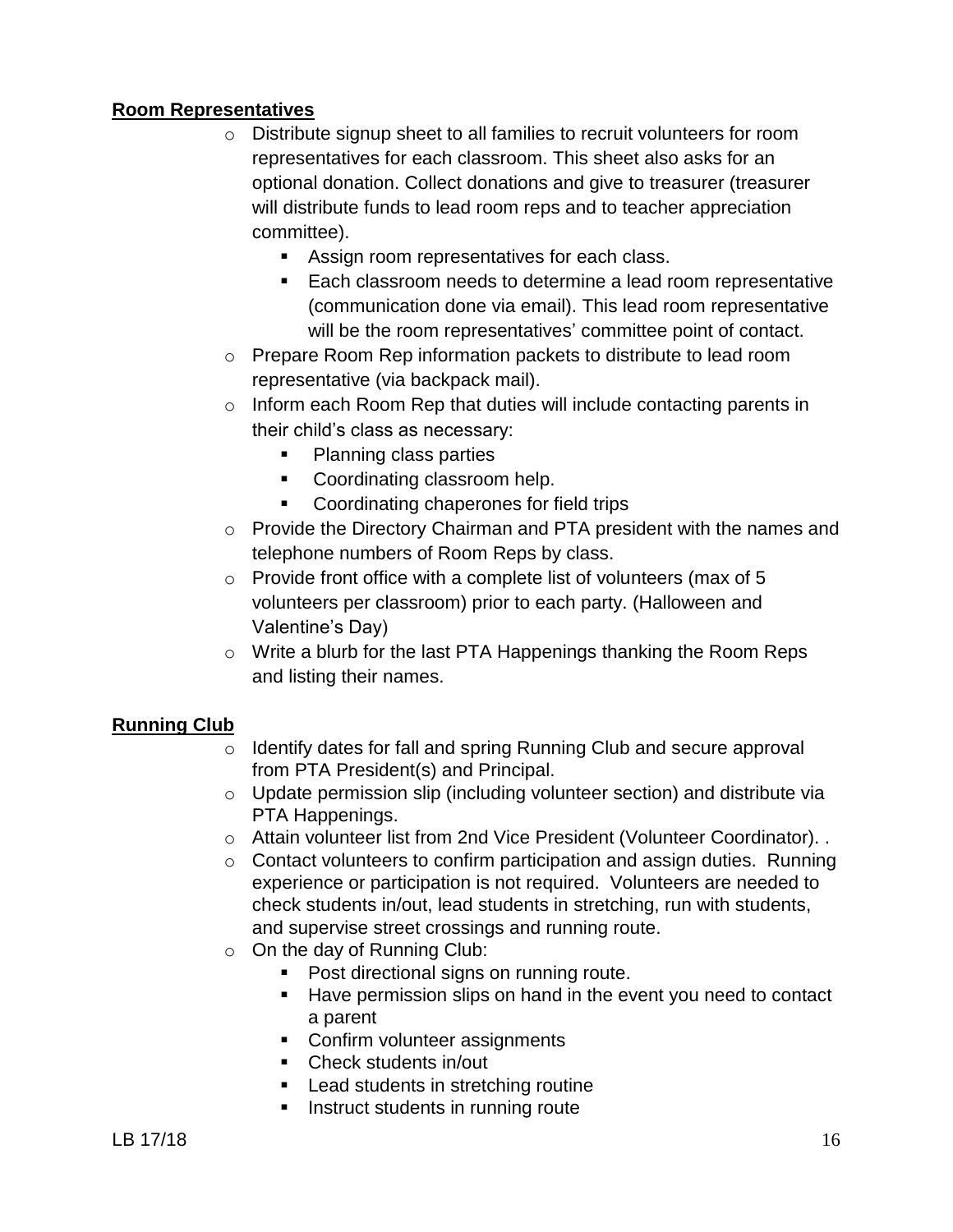- **EXECT** Lead students in a running game if time permits
- **Retrieve directional signs after run is complete.**
- o Thank volunteers in PTA Happenings.

#### **Safety Patrols**

- $\circ$  Compile and distribute patrol schedules on a monthly basis.
- o Check condition of equipment. Order, label, distribute and maintain equipment used by the safety patrols.
- $\circ$  Organize the presentation of recognition awards for the safety patrol members as appropriate.
- $\circ$  Organize a mid-year and a year-end party, outing picnic for all safety patrol members.

## **Scholarship**

- o Be familiar with the current policies and requirements of the IPTA and the Arlington Heights Council of PTAs.
- o Participate in the Arlington Heights Council of PTAs Scholarship Selection Committee in alternating years.
- o Publish District 25 Scholarship recipients' names in the PTA Happenings.
- o Make sure the treasurer sends scholarship pledge money to the Council Treasurer.

## **School Board Representative**

- o Attend all School Board Meetings and report all matters of interest to the Executive Board and the membership.
- $\circ$  Obtain a copy of the minutes to review matters of interest if unable to attend a meeting.
- o Develop and promote a greater understanding of the purpose and needs of public schools.
- $\circ$  Submit a synopsis of School Board meetings for PTA Happenings and PTA board meetings.

## **School Supplies**

- o Attend spring kindergarten orientation to introduce school supplies program and solicit orders.
- o During February or March of the present school year, collaborate with the teachers of all grades to determine the necessary school supplies for the following year.
- $\circ$  Finalize the school supply lists, including a final review by the teachers.
- o Contact the school supply vendor and arrange for sale.
- o Publicize the service in the PTA Happenings.
- o Collect orders.
- o Compile all orders and payments and proceed with processing the orders.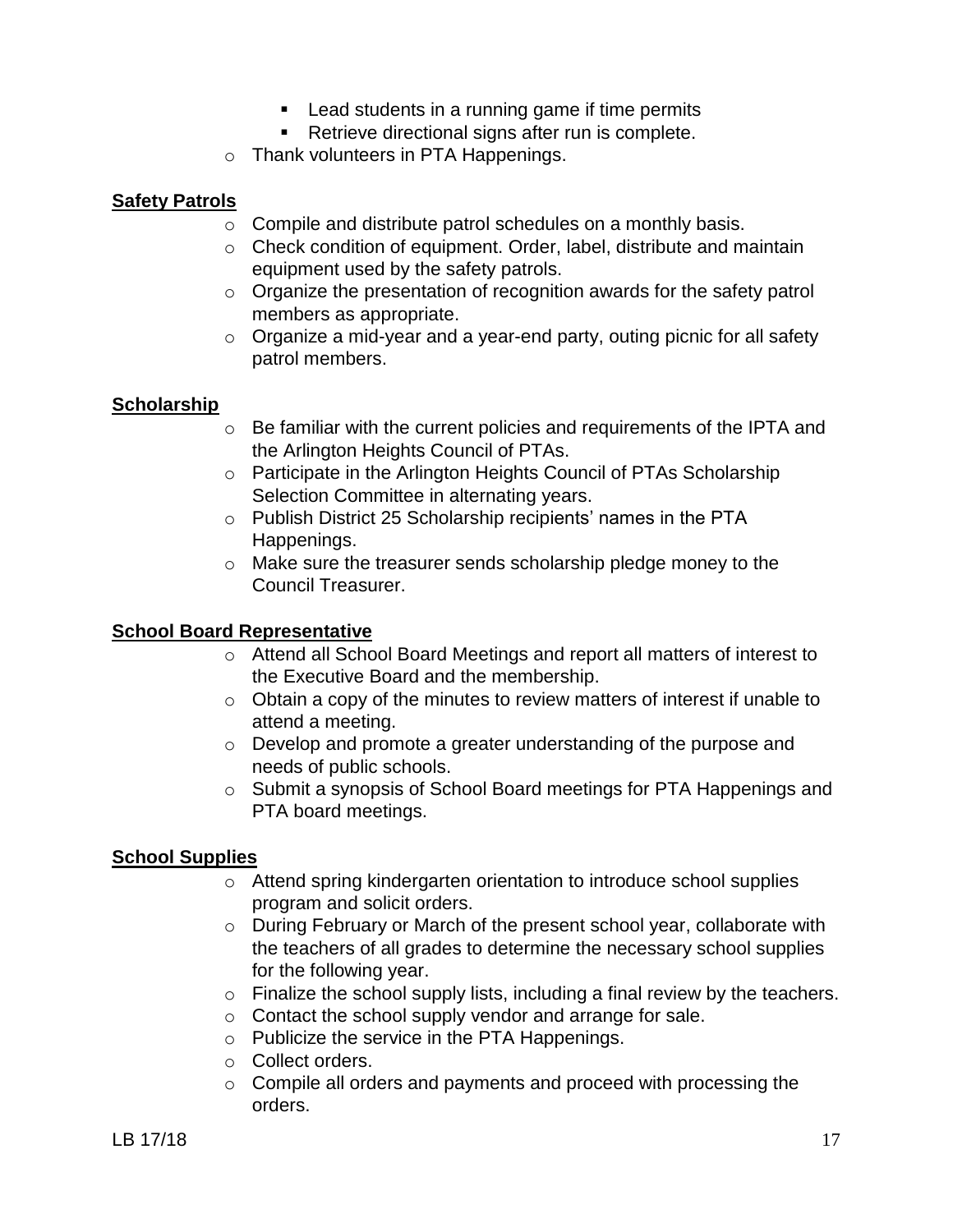- o Arrange for shipment of school supplies no later than one week before the new school year.
- $\circ$  Confirm that all orders were received and verify that the contents of all orders are complete.
- $\circ$  Distribute the orders to the appropriate teacher prior to the first day of school.

## **Sign**

- $\circ$  Every week take down the letters on the sign unless there is something that needs to remain up and add any new information.
- o Coordinate with office Secretary for information to post.
- o Gather letters from Teacher's Lounge.
- $\circ$  If everything fits for the week, great. If you have to make adjustments throughout the week, make adjustments accordingly.

## **Spirit Wear**

- o Review vendors annually.
- o Present preferred vendor at monthly PTA Board meeting.
- o Select items for Spirit Wear sale.
- o Work with vendor(s) to prepare order forms.
- o Distribute order forms to students and families.
- o Display Spirit Wear items in the Commons.
- o Collect order forms and submit order to vendor(s).
- o Receive order from vendor(s) and distribute to students.

## **Staff Appreciation**

- o Meet as a committee in early September to plan for the year ahead and delegate responsibilities to each committee member.
- o Coordinate and plan out small tokens of appreciation and motivational surprises throughout the year for the entire staff at Ivy Hill.
- o Discuss and communicate ideas about staff appreciation week (May) with Principal/Front office staff.
	- Create a theme for the week with activities/special surprises for staff members.
	- **Plan and coordinate staff appreciation breakfast/lunch.**
	- $\blacksquare$  Purchase gift(s) for staff.

## **Thomas Liaison**

- o Act as liaison to Ivy Hill by providing Thomas Middle School information to parents, staff and students.
- o Attend monthly PTA meetings to present pertinent information regarding Thomas Middle School.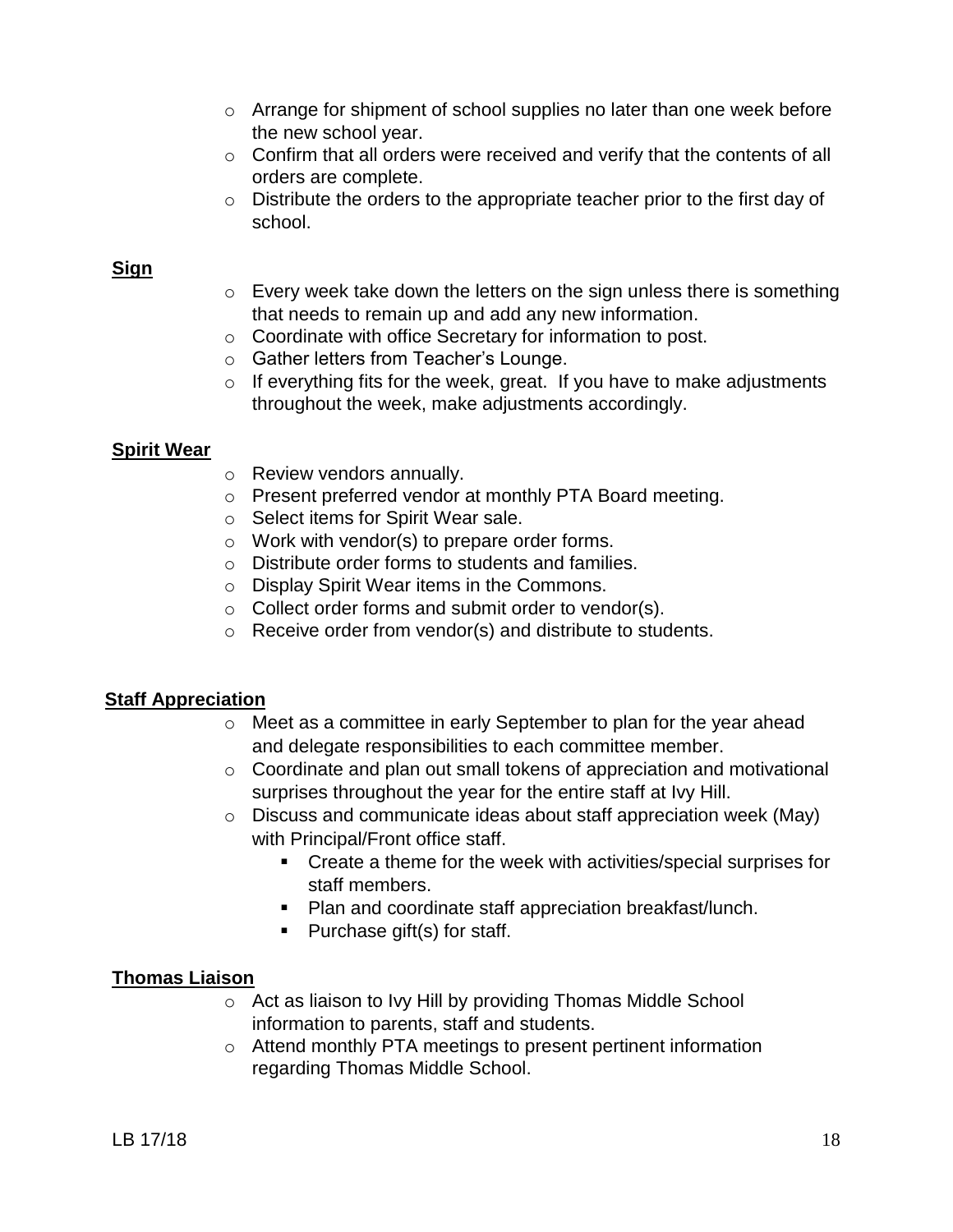### **Video/Musical Productions**

- o Coordinate staffing for recording shows and stage crew.
- $\circ$  Become familiar with the use and care of the video/lighting equipment.
- o At all performances, set up lighting and tape shows (currently using 2 manned cameras).
- o As needed, attend dress rehearsals for recording and taking stills.

#### **Webmaster**

- o Update the PTA calendar online.
- o Keep all online forms updated, add new and delete old.
- o Keep all PTA Minutes updated online.
- o Add or delete any new or old material and links needed to keep the PTA website current and interesting.
- o All website work is currently done through Word Press including the calendar. .
- o Update Facebook page regularly with PTA events.

#### **Welcoming Committee**

- o Build a committee of grade level liaisons to work with new families.
- o Hold a welcome party with snacks and water at Ivy Hill school playground area prior to the school year (late August) for incoming kindergarten families.
- o Explain activities, events, and volunteer opportunities.
- o Display Ivy Hill PTA banner and table runners.

## **SPECIAL COMMITTEES**

#### **Budget Committee**

- o Consists of incoming and outgoing Treasurers and Presidents.
- o Meet after the books are closed in July.
- o Present the budget at a Board meeting for discussion and at a general or annual meeting for approval by the General Membership.
- o Post budget 30 days prior to the September General meeting.
- o Submit a copy of the approved budget to Council.

#### **Excess Funds Committee**

- o Chaired by the Treasurer. Suggested members of the excess funds committee are incoming treasurer, unit president, teacher representative, Principal and one additional board member (Two if no incoming treasurer).
- o Committee should be formed by April.
- $\circ$  The Treasurer shall provide for this committee an estimate of excess funds.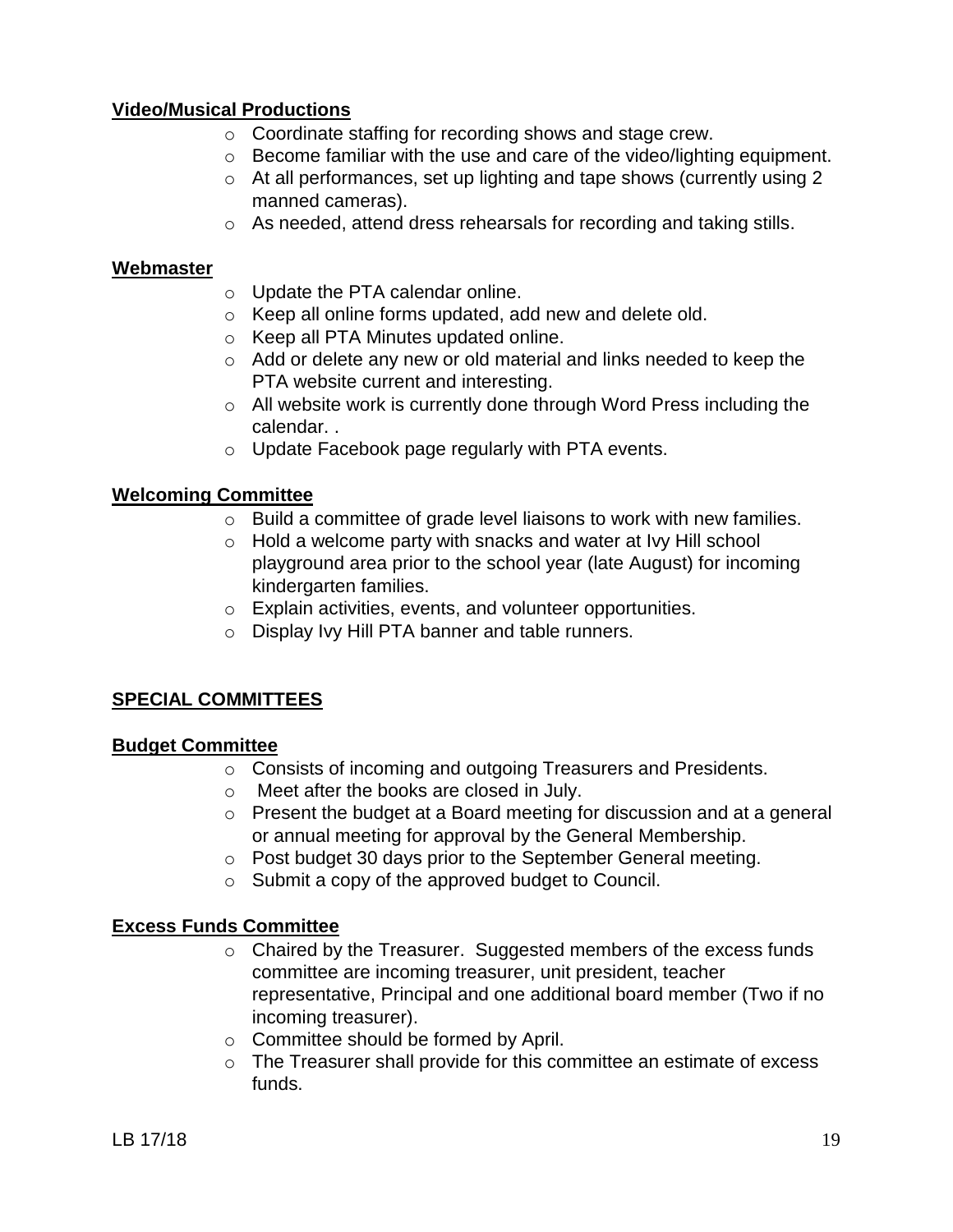- $\circ$  PTA needs come FIRST when disbursing excess funds. Funds being donated to the schools will be limited to \$2,000.00 for elementary schools.
- $\circ$  When the committee makes its recommendations, it should list them in order according to priority. The committee's recommendations shall be dated, typed and signed by all members for presentation to the board.
- o Excess funds committee is to complete its task before the final general membership meeting.
- o As a "special committee" it is dissolved as soon as its report has been accepted by the general membership at last meeting, although the chairman should make sure all purchases are made and posted on PTA website by year end (June 30th).
- o The approved Excess Funds Report shall be published in the next PTA Happenings.
- o The committee's recommendations of possible uses of excess funds shall be kept in a permanent record book, retained by the President and given to the next Chairman of this committee for reference.
- o The Chairman shall see that excess funds are properly spent, keep an accurate record of expenditures and publish a report in the PTA Happenings upon completion of expenditures.
- o Excess funds earmarked for a given year are to be spent by the following May.

## **Nominating Committee**

- $\circ$  Consists of five members: Chairman, three (3) of whom shall be elected by the executive board from its body, and two (2) elected by the association at a general membership meeting at least two (2) months prior to the election. There shall be one (1) alternate elected by the executive board and one (1) from the association. The committee shall choose its own chairman before the close of the general membership meeting at which they are elected. See Ivy Hill Bylaws VI, 2.
- o Members shall serve for not more than 2 consecutive years on this committee.
- o Nominations of Executive Officers must be made in accordance with the Ivy Hill Bylaws VI, 1.
- o Members shall attend the District Nominating Committee Workshop held in late fall. A copy of the presentation is also in the Nominating Committee binder.
- o Chairman shall determine the date of the meeting and shall provide copies of the unit Bylaws and Procedure Guide.
- o Committee shall present a report to the board at least 30 days prior to the election of officers, and make public nominations to the membership at large, such as through the PTA Happenings.